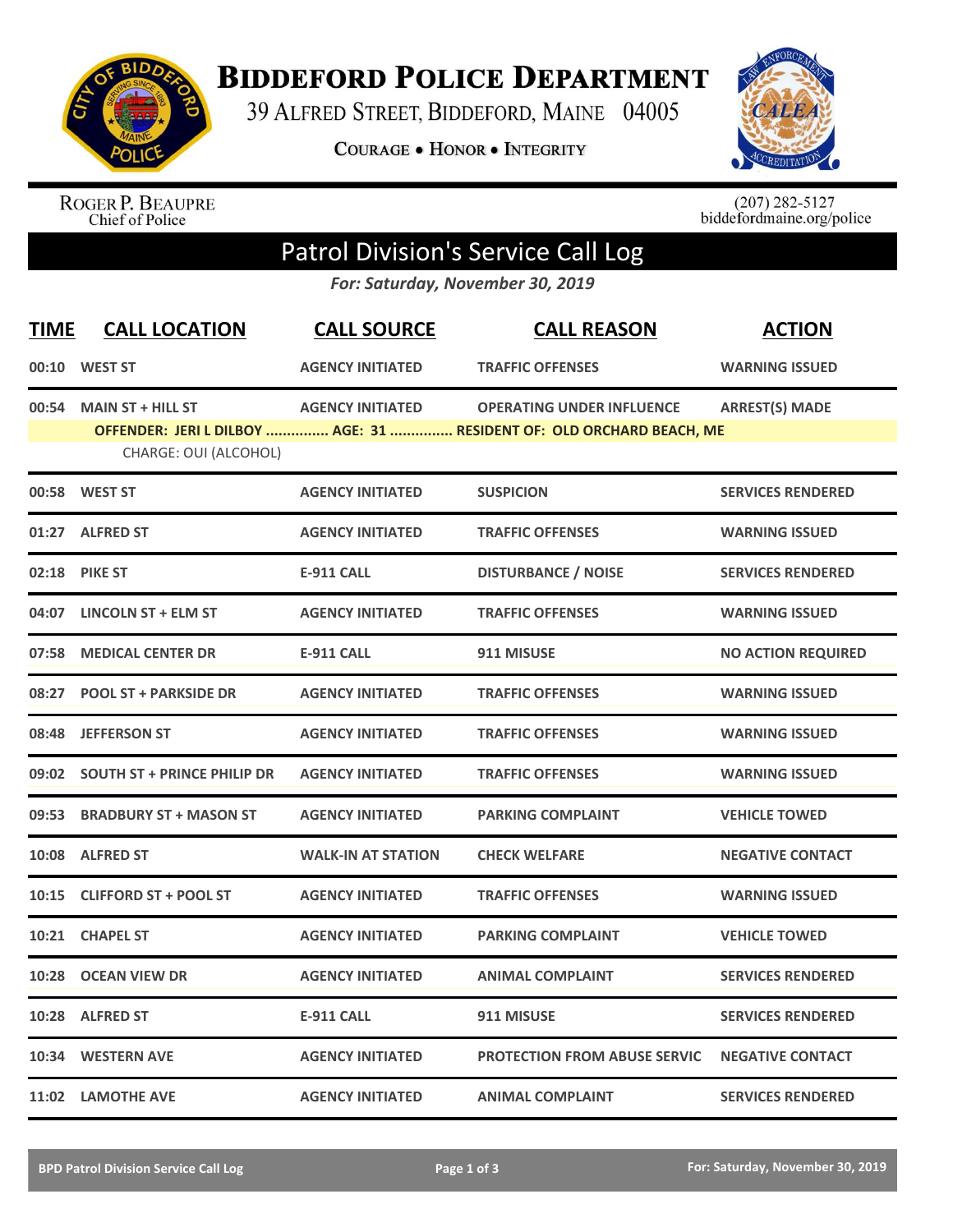| <b>TIME</b> | <b>CALL LOCATION</b>      | <b>CALL SOURCE</b>        | <b>CALL REASON</b>            | <b>ACTION</b>             |
|-------------|---------------------------|---------------------------|-------------------------------|---------------------------|
|             | <b>11:07 GREEN ST</b>     | <b>E-911 CALL</b>         | 911 MISUSE                    | <b>WARNING ISSUED</b>     |
|             | 11:20 ALFRED ST           | <b>WALK-IN AT STATION</b> | <b>CIVIL COMPLAINT</b>        | <b>SERVICES RENDERED</b>  |
|             | 11:33 RAYMOND ST          | <b>AGENCY INITIATED</b>   | <b>PAPERWORK</b>              | <b>NEGATIVE CONTACT</b>   |
|             | 12:00 GREENFIELD LN       | <b>AGENCY INITIATED</b>   | <b>PAPERWORK</b>              | <b>NEGATIVE CONTACT</b>   |
|             | 12:29 CLIFFORD ST         | <b>NON-EMERGENCY CALL</b> | <b>MESSAGE DELIVERY</b>       | <b>SERVICES RENDERED</b>  |
|             | <b>12:56 MAIN ST</b>      | <b>NON-EMERGENCY CALL</b> | <b>THEFT</b>                  | <b>REPORT TAKEN</b>       |
|             | 13:01 MAIN ST             | <b>NON-EMERGENCY CALL</b> | <b>PARKING COMPLAINT</b>      | <b>GONE ON ARRIVAL</b>    |
|             | 13:01 ALFRED ST           | <b>WALK-IN AT STATION</b> | <b>COURT ORDERED CHECK IN</b> | <b>SERVICES RENDERED</b>  |
|             | 13:03 MAIN ST             | <b>NON-EMERGENCY CALL</b> | <b>CRIMINAL MISCHIEF</b>      | <b>SERVICES RENDERED</b>  |
|             | 13:53 ELM ST              | <b>NON-EMERGENCY CALL</b> | <b>ARTICLES LOST/FOUND</b>    | <b>SERVICES RENDERED</b>  |
|             | <b>14:38 VINE ST</b>      | <b>NON-EMERGENCY CALL</b> | <b>MISSING PERSON</b>         | <b>NO ACTION REQUIRED</b> |
|             | 15:05 ELM ST              | <b>E-911 CALL</b>         | <b>ALL OTHER</b>              | <b>NO ACTION REQUIRED</b> |
|             | 15:05 ELM ST              | <b>NON-EMERGENCY CALL</b> | <b>DOMESTIC COMPLAINTS</b>    | <b>REPORT TAKEN</b>       |
|             | 15:13 VINCENT AVE         | <b>E-911 CALL</b>         | 911 MISUSE                    | <b>SERVICES RENDERED</b>  |
|             | 15:32 WEST ST + GRAHAM ST | <b>AGENCY INITIATED</b>   | <b>TRAFFIC OFFENSES</b>       | <b>WARNING ISSUED</b>     |
|             | 15:48 GREENFIELD LN       | <b>AGENCY INITIATED</b>   | <b>PAPERWORK</b>              | <b>NEGATIVE CONTACT</b>   |
|             | 16:36 SOUTH ST            | <b>AGENCY INITIATED</b>   | <b>TRAFFIC OFFENSES</b>       | <b>WARNING ISSUED</b>     |
|             | 16:38 ELM ST              | <b>NON-EMERGENCY CALL</b> | <b>SUSPICION</b>              | <b>SERVICES RENDERED</b>  |
|             | 16:45 SOUTH ST + RIVER RD | <b>AGENCY INITIATED</b>   | <b>TRAFFIC OFFENSES</b>       | <b>WARNING ISSUED</b>     |
|             | 17:12 ALFRED ST           | <b>AGENCY INITIATED</b>   | <b>TRAFFIC OFFENSES</b>       | <b>WARNING ISSUED</b>     |
|             | 17:25 HILL ST             | <b>AGENCY INITIATED</b>   | <b>DOMESTIC COMPLAINTS</b>    | <b>REPORT TAKEN</b>       |
|             | 17:51 FIRST ST            | <b>NON-EMERGENCY CALL</b> | <b>SUSPICION</b>              | <b>NEGATIVE CONTACT</b>   |
|             | 18:16 ELM ST              | <b>NON-EMERGENCY CALL</b> | <b>THEFT</b>                  | <b>NEGATIVE CONTACT</b>   |
|             | <b>18:29 HILL ST</b>      | E-911 CALL                | <b>SUSPICION</b>              | <b>REPORT TAKEN</b>       |
|             | 19:20 LINCOLN ST          | E-911 CALL                | 911 MISUSE                    | <b>NEGATIVE CONTACT</b>   |
|             | 19:41 MT VERNON ST        | E-911 CALL                | <b>DOMESTIC COMPLAINTS</b>    | <b>REPORT TAKEN</b>       |